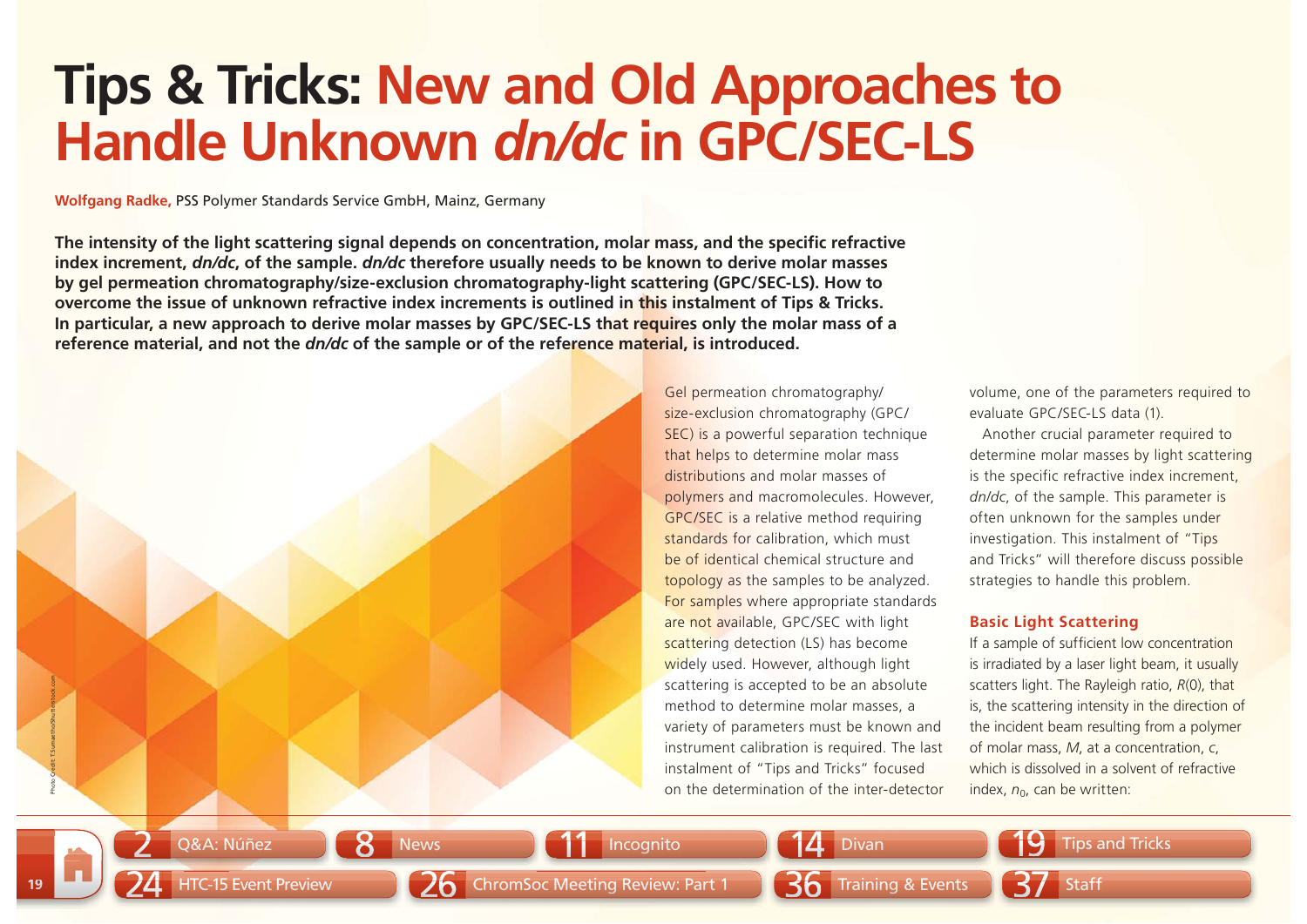

Figure 1: Offline determination of *dn/dc* for polystyrene in toluene using a differential

$$
R(0) = K' \cdot c \cdot \left(\frac{dn}{dc}\right)^2 \cdot M
$$

where [1]

$$
K'=\frac{4n_0^2\pi^2}{N_A\lambda_0^4}
$$

Here,  $\lambda$ 0 and  $N_A$  are the laser wavelength and Avogadro's number, respectively. The parameter *dn/dc* is the specific refractive index increment of the polymer in the given solvent.

The refractive index increment describes the difference in the refractive indices of the polymer and the solvent. If a sample disperse in molar mass is to be analyzed, *M* in equation 1 needs to be replaced by the weight average molar mass, *M*w.

Strictly speaking, equation 1 is only valid at vanishing concentration and at zero scattering angle. The first requirement is usually met for the concentrations applied in typical GPC/ SEC-LS.

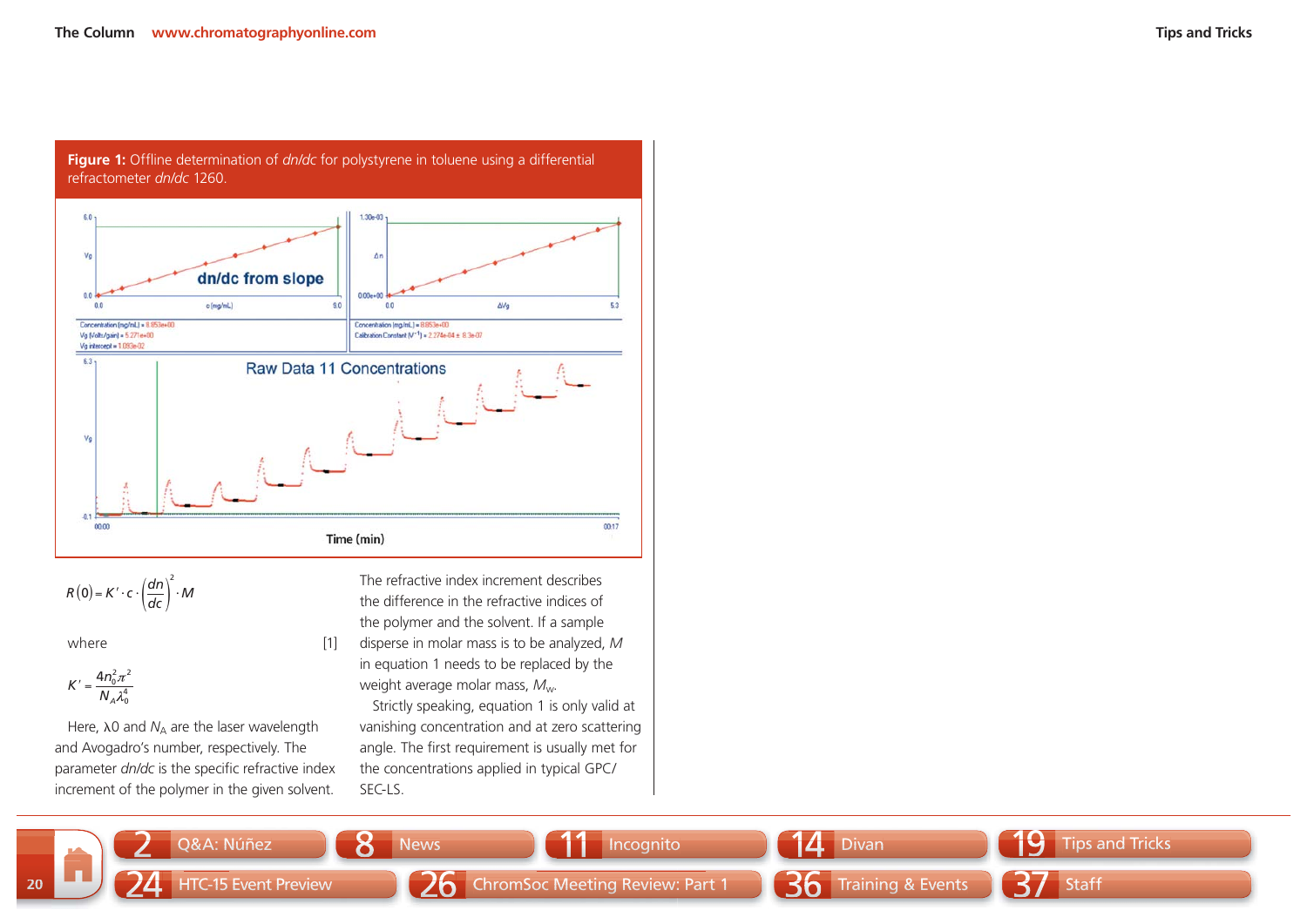**Figure 2:** Molar mass as function of elution volume and concentration profile of a broadly distributed PMMA in DMAc/LiBr. The weight average molecular mass calculated using the *dn/dc*-free approach results in  $M_W = 202,000$  Da. The molecular mass given by the standard supplier is  $\mathcal{M}_{\mathsf{W}} = 206,\!000$  Da.



For molecules larger than approximately  $\lambda_0$ /20, the scattering intensity depends on the angle of observation, and the scattering intensities obtained at different scattering angles need to be extrapolated to zero scattering angle to derive the molar mass. From the angular variation of the scattered light the mean squared radius can be derived. The mean squared radius characterizes the polymer size in solution. For molecules

smaller than approximately  $\lambda_0$ /20, the angular dependence can be ignored and equation 1 is valid, irrespective of the angle of observation. Thus, the extrapolation to zero scattering angle is not required. For such small molecules, a light scattering detector with a single angle is sufficient to derive molar masses (2).

In the following we will assume that all intensities and the corresponding signal

areas corresponding to the light scattering instrument are extrapolated to zero scattering angle.

For GPC/SEC-LS experiments, equation 1 and the above discussion holds true for each elution volume.

#### **Offline Determination of** *dn/dc*

From equation 1 it becomes clear that knowledge of the specific refractive index increment is essential to derive molar masses from light scattering. By measuring the refractive index of the solvent and for a series of different sample concentrations, the refractive index increment *dn/dc* can be derived by plotting the refractive index difference between sample solution and pure solvent versus sample concentration. The slope of the plot yields *dn/dc*. An example is shown in Figure 1.

However, the precision of a simple Abbè refractometer is insufficient to derive *dn/dc* with the required accuracy. A differential refractometer is therefore required. Another problem of *dn/dc* determination arises from the fact that in mixed solvents or salt solutions, the macroscopically determined *dn/dc* is not identical to the refraction index difference responsible for light scattering (3– 6). Therefore, dialysis of the sample solutions is required before *dn/dc* determination in ternary systems. This makes correct *dn/dc*

determination in ternary systems labourand time-intense, raising the costs for each analysis.

## **Online** *dn/dc* **Determination Using a Calibrated RI Detector**

An alternative is the use of a calibrated refractive index (RI) detector in a GPC/ SEC-LS experiment. As in most GPC/SEC-LS experiments, an RI detector is used in conjunction the LS instrument to determine the concentration at each GPC slice; no additional investment is needed. However, the refractometer needs to be calibrated in the solvent the GPC/SEC experiment is performed in. This calibration is done by injecting a known amount of a reference sample, for which *dn/dc* is known in the eluent applied. Often the same sample is also used to calibrate the light scattering detector itself.

Since the response of the RI detector is proportional to the product of concentration and *dn/dc*, the total area under the RI signal  $(A_{\text{RI}})$  can be written:

$$
A_{RI} = k_{RI} \times \left(\frac{dn}{dc}\right) \times m_{inj}
$$
  

$$
k_{RI} = \frac{A_{RI,Ref}}{\left(\frac{dn}{dc}\right)_{Ref}} \times m_{inj,Ref}
$$
  $\Leftrightarrow$ 

 $m_{\scriptscriptstyle inj, {\rm Ref}}$ 

[2]

$$
\left(\frac{dn}{dc}\right)_{\text{sample}} = \frac{A_{\text{RI,sample}}}{k_{\text{RI}} \times m_{\text{inj,sample}}}
$$

**21**19**Tips and Tricks** 24HTC-15 Event Preview **126** ChromSoc Meeting Review: Part 1 ChromSoc Meeting Review: Part 36 Training & Events Training Training & 37 Staff 22 Q&A: Núñez **8 News 11 Incognito** 14 Divan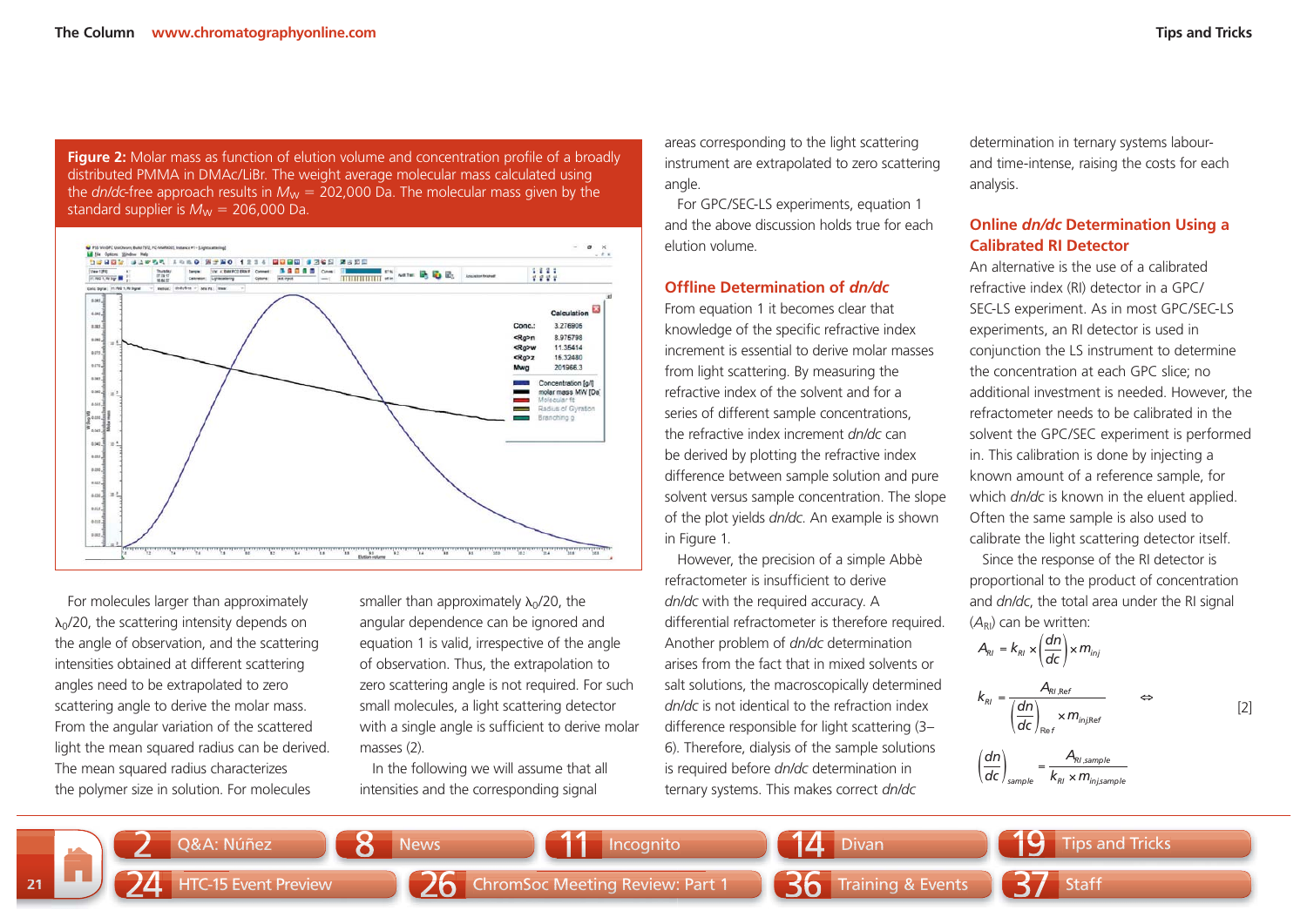Here,  $m_{\text{ini}}$  is the total injected mass, which can be calculated from the injected concentration and the injection volume  $(m_{\text{ini}} = c_{\text{ini}} \times V_{\text{ini}})$ .  $k_{\text{RI}}$  is the instrument constant of the RI detector.

According to the second line of equation 2 the instrument constant is derived by dividing the area of the RI signal by the product of injected mass and the reference material's (Ref) *dn/dc*. Once the instrument constant is known, the injection of a known amount of the analyte (sample) allows determination of the analyte's *dn/dc* using the last part of equation 2. The requirements that need to be fulfilled to use the approach of a calibrated RI detector are:

1. A reference material of known *dn/dc*in the solvent under investigation must be available.

2. Both analyte and reference material must elute completely from the column at the given chromatographic conditions.

However, in GPC/SEC the use of solvents containing additives or salts is not unusual. For these solvent systems—and sometimes even for pure solvents—a suitable reference material of known *dn/dc* is often not available. In this case it is difficult to apply this approach.

### **GPC/SEC-LS Without Knowing Any**  *dn/dc*

A new approach to calibrate GPC/SEC-LS

setups has been reported recently (7). The approach allows the complete GPC/SEC-LS setup to be calibrated based solely on the molar mass of a reference material. Neither the *dn/dc* of the analyte nor of the reference material is required. Also, the calibration can be performed even if the refractive index of the solvent at the laser wavelength is unknown.

It was shown that the following relation holds true for GPC/SEC-LS setups with RI detection if the sample and the reference material are run under the same conditions (7).

*RI sample RI refLS ref LS sample*  $W$ , sample  $\overline{A}$ <sub>*I*S ref</sub>  $\overline{A}$ *A* $M_{\text{w sample}} = \frac{A}{A}$ 2, = $=\frac{A_{LS\, sample}}{A_{LS\, ref}}\cdot\left(\frac{A_{Rl, ref}}{A_{Rl, sample}}\right)$ 

 $\frac{$ i n j,sample}{w\_{w,ref}}  $\cdot$   $M_{w,ref}$  $m_{\scriptscriptstyle inj, ref}$ *m*

Here *A*LS,ref and *A*LS,sample are the areas of the light scattering peaks of the reference material and the sample, respectively. Likewise  $A_{\text{RLref}}$  and  $A_{\text{RLsample}}$  correspond to the RI peak areas. The injected masses of reference material and sample are denoted *m*<sub>ini ref</sub> and *m*<sub>ini,sample, and can be calculated</sub> from the injected concentration and injection volume.  $M_{\text{wref}}$  is the weight average molar mass of the reference material.



[3]